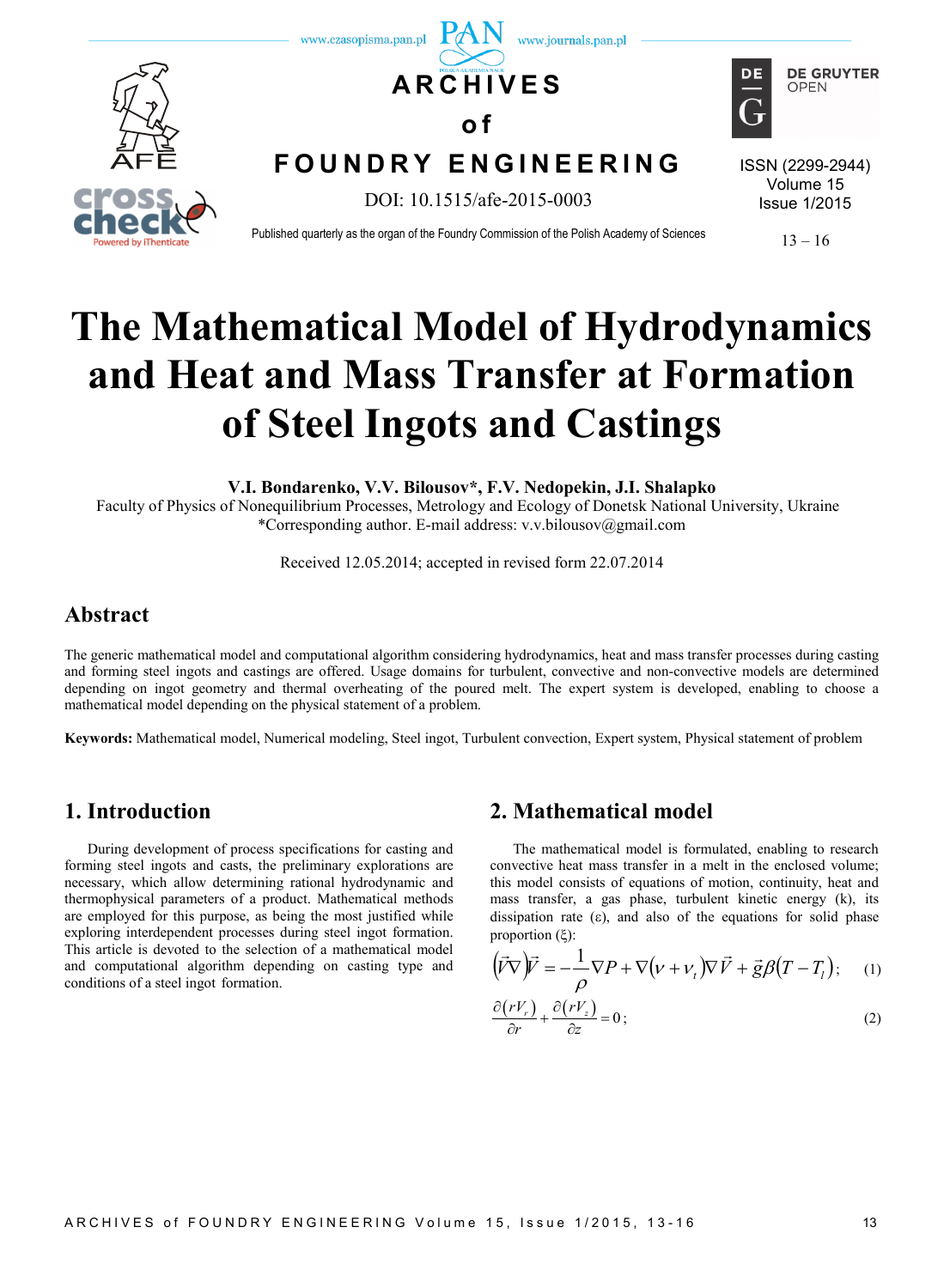www.czasopisma.pan.pl



$$
c\rho(\vec{V}\,\nabla T) = \nabla(\lambda + \lambda_t)\nabla T\tag{3}
$$

$$
\frac{1}{r}\frac{\partial}{\partial r}\left(rkV_r\right) + \frac{\partial kV_z}{\partial z} = \frac{1}{r}\frac{\partial}{\partial r}\left(\frac{v + v_t}{\sigma_k}r\frac{\partial k}{\partial r}\right) + \frac{\partial}{\partial z}\left(\frac{v + v_t}{\sigma_k}r\frac{\partial k}{\partial z}\right) + G - \varepsilon\tag{4}
$$

$$
\frac{1}{r}\frac{\partial}{\partial r}\left(r\varepsilon V_r\right) + \frac{\partial \varepsilon V_z}{\partial z} = \frac{1}{r}\frac{\partial}{\partial r}\left(\frac{v + v_t}{\sigma_\varepsilon}r\frac{\partial \varepsilon}{\partial r}\right) + \frac{\partial}{\partial z}\left(\frac{v + v_t}{\sigma_\varepsilon}\frac{\partial \varepsilon}{\partial z}\right) + \frac{C_1\varepsilon G}{k} - \frac{C_2\varepsilon^2}{k};
$$
\n(5)

$$
\xi(z) = 1 - \left(1 + \frac{c}{W}(T_i - T_s)\right) \left[1 - \left(\frac{T_i - T}{T_i - T_s}\right)^{2/3}\right] + \frac{c}{W}(T_i - T_s); \tag{6}
$$

$$
\frac{\partial C_{\Gamma}}{\partial t} + (\vec{V}\nabla)C_{\Gamma} = 0\tag{7}
$$

```
where
```

$$
G = \nu_r \left[ 2 \left( \frac{\partial V_r}{\partial z} \right)^2 + \left( \frac{\partial V_z}{\partial r} \right)^2 + \left( \frac{V_r}{r} \right)^2 + \left( \frac{\partial V_r}{\partial z} + \frac{\partial V_z}{\partial r} \right)^2 \right]; \ \nu_r = \frac{C_\mu k^2}{\varepsilon}; \ C_\mu = 0.09; \ C_1 = 1,45; \ C_2 = 0,18; \ \sigma_k = 1,0; \ \sigma_\varepsilon = 1,0-10.
$$

empirical coefficients;  $\vec{V}$  – velocity vector, m/s;  $V_r$  and  $V_z$  –radial and vertical component of speed of liquid, m/s;  $t$  – dimensional time;

 $\rho$  – density, kg/m<sup>3</sup>;  $P$  – pressure, N/m<sup>2</sup>;  $V$ ,  $V_t$  – kinematic and turbulent coefficient of viscosity, m<sup>2</sup>/s;  $\vec{g}$  – acceleration of gravity,

m/s<sup>2</sup>; *T* – current temperature, °C; *C* – heat capacity, J/(κg⋅K); λ, λ<sub>t</sub> =  $v_t/0.9$  –molecular and turbulent coefficient of heat

conductivity, W/(m∙K); *r*, *z* –current coordinates, on radius and on height, accordingly (cylindrical coordinates), m. The system of the equations (1) - (7) is supplemented with boundary conditions, for  $V_r$ ,  $V_z$ ,  $T$ ;  $\xi$  - the fraction of a solid phase which is defined from a rule of the nonequilibrium lever determined, *β -* coefficient of volumetric expansion 1/K, *CГ-* gas phase, *W* - latent heat of crystallization, J/кg ,  $T_1$  and  $T_s$  - liquidus and solidus temperature [3].

The mathematical model is based on the principles of macrocontinuum mechanics of multiphase media and quasiequilibrium theory of a biphase zone. The model considers turbulence, melt gas capture (during a steel mold filling and metal solidification), thermal, concentration and mixed convection. The system of the equations  $(1)$  -  $(7)$  is supplemented with boundary conditions [3].

### **3. Computational algorithm**

The system of the equations  $(1) - (7)$  is realized in the variables of the current vorticity function  $(\omega - \psi)$ , which is the most effective during the transport simulation in flat statement in terms of computer resources saving [3].

The implicit monotonic finite-difference scheme is constructed using the perturbed operator integro-interpolation method, upwind difference method and sweep method. The set of all these methods converts the nonlinear differential equations to a chain of the algebraic ones.

## **4. Convective heat and mass transfer in the natural conditions**

The mathematical model allows implementing the following problems.

**Problem 3а.** Top casting. The implementation of this problem resulted in the following:

- influence of turbulent viscosity promotes reduction of strand penetration depth by 60 % during pouring into the steel mold at melt mass-flow rate of 1000 kg/min and overheating 60°C;
- the zone of the strand active influence occupies 45% of the melt volume and is localized in the top part of the melt, the zone of thermal convection influence makes 55% of the steel mold cavity volume;
- turbulence influence results in 10% acceleration of solid skin growth, in particular in the bottom near-wall area;
- − consideration of gas capture and turbulence in aggregate leads to 68 % reduction of strand penetration depth into a melt with the gas phase content of 20 % and to 21 % growth of 'a solid skin' in the steel mold bottom (Fig. 1).

**Problem 3b.** Bottom casting. Influence of turbulence and a gas phase practically has not affected the height of the immersed strand core and distribution vertical rate components on the steel mold axis, at the same time natural convection influence has increased in the bottom near-wall area. Turbulent viscosity increases the solid skin thickness in the steel mold bottom by 25%, whereas cumulative influence of turbulent viscosity and a gas phase provides 40% increase in the solid skin thickness. It has been established, that consideration of turbulence is necessary at following values of ReGr\*: for the top casting – at 8.9  $10^{12}$ , and for the bottom casting – at 3.8  $10^{13}$ , where Gr<sup>\*</sup> =  $g\Delta Tx^{3}{}_{np}\beta/v^{2}$ ,  $x_{np}$  – the effective size of n ingot (ingot volume-to surface area ratio). The selection of  $x<sub>np</sub>$  allows considering various correlations of a steel ingot geometrical sizes.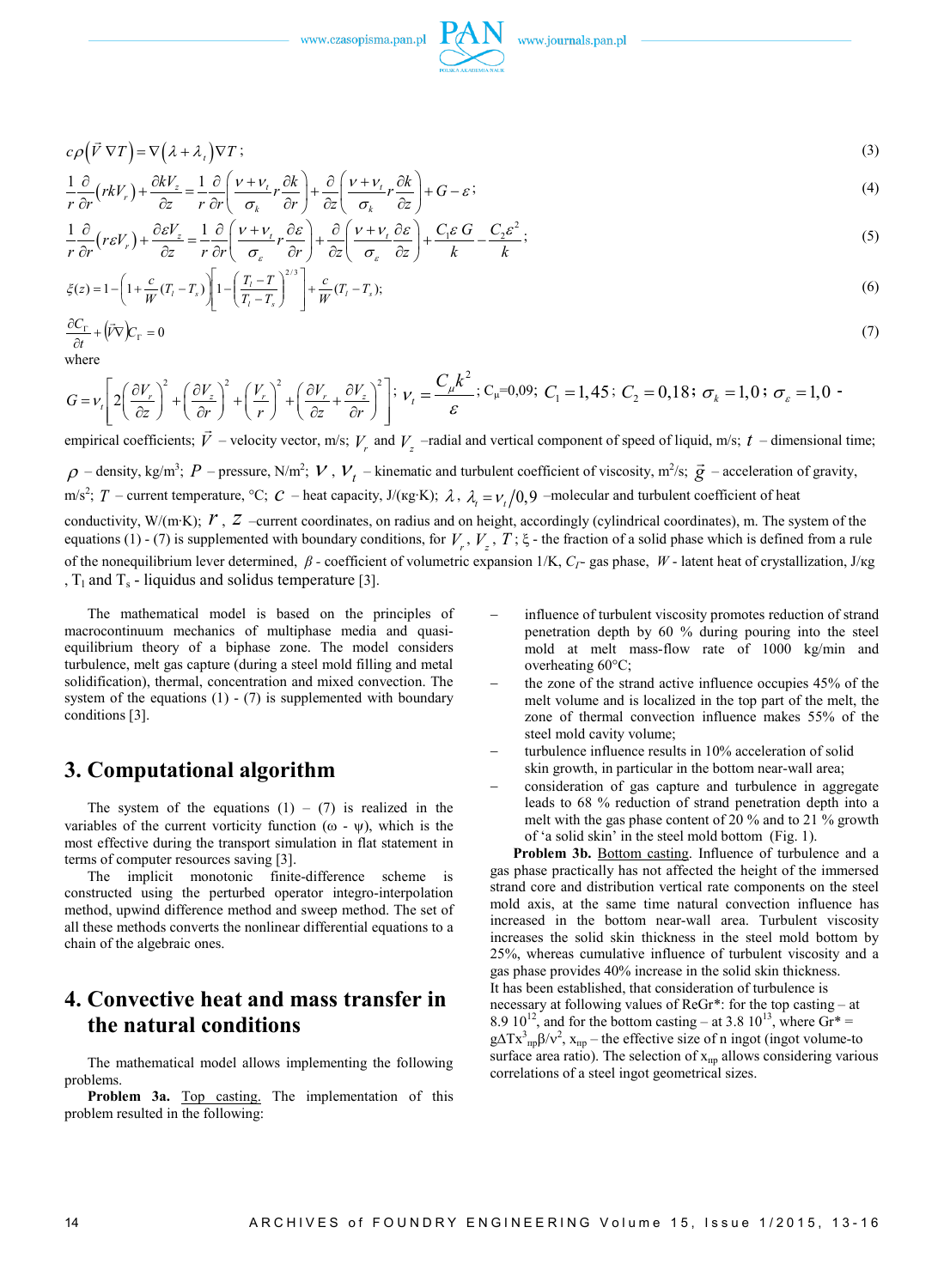www.czasopisma.pan.pl



Fig. 1. . Solid skin thickness against height of 15.3 ton ingot with bottom casting (а) and top casting (б); curve 1 shows the experimental results, curve 2 represents calculation without turbulence considered, curve 3 – with regard to turbulence, curve 4 – with regard to turbulence and a gas phase

**Problem 3c.** Transport processes are calculated at the steel ingot solidification in conditions of turbulent heat concentrationinduced convection. It is revealed that:

- The melt turbulent characteristics are most significant within the first 4-5 minutes, in further their role sharply falls;
- It is required to take convection into account at  $Ra^* > 1.5$  $10^6$ , and to consider turbulence at Ra\* > 5  $10^8$ .

The diagram of selecting turbulent, laminar and nonconvection model of ingot formation (Fig. 2) is constructed. The diagram allows installing the applicability domain borders for the system of the equations (1) - (8) from Ra\* number ( $x_{\text{nn}}$ ,  $\Delta T$ ). At  $Ra^*$  value > 5.4 10<sup>8</sup> turbulent heat and mass transfer is implemented, which is described by the system of the equations (1)-(8). At  $10^6$  < Ra\* < 5.4  $10^8$  flow regime becomes laminar and is described by the system of the equations excluding turbulence. At  $Ra^* < 10^6$  convective transfer in the solidifying melt may be neglected.

The time of the intensive influence of natural laminar and turbulent convective heat exchange on hydrodynamic and heat and mass transfer processes in the solidifying ingot is determined.

In order to determine the time of a convective model application, the solidification calculation results for 12 options were processed (ranging from 2.7 to 420 tons at overheating ∆Т=60°С) and the following formula is obtained:

$$
F_{0K} = 5.39Ra^* 10^{-0.12};
$$
\n(8)

For example, for 24 ton carbon steel ingot Cr.0.8 ( $x_{np} = 0.32$  m and  $\Delta T = 60^{\circ}$ C) value of Ra\* number = 6.1 10<sup>8</sup>. Substituting the Ra\* value in the formula (8), we obtain  $F_{O_K} = 5.25 \times 10^{-2}$ . We determine the dimensional time, at which it is recommended to consider natural convection influence  $(t_{k} = F_{O_{k}} x_{np}/a)$ , and which for the specified steel is equal 97.1 min. The further consideration of convection is inexpedient since by virtue of small stirring rates it does not influence the full time of an ingot solidification and the configuration of 'solid skin' [1].



Fig. 2. Diagram of a mathematical model selection depending on the effective size and overheating:  $1 -$  non convective model,  $2$ laminar convection, 3 – turbulent convection

To determine time intervals of convection existence in the turbulent regime 20…420-ton ingots have been explored at ∆Т  $=60^{\circ}$  C and dependence is also constructed:

$$
Fo_t = 0,208 \text{ Ra} * 10^{-0,068}.
$$

The technique for determination of rational temporary borders of a turbulent model application while calculating hydrodynamic and thermophysical processes in a ingot is similar to the foregoing procedure for consideration of convective model. For a 24-ton ingot the physical time of turbulent convection existence makes  $t_t$  $=19.6 \text{ min}$ .

#### **5. Expert system**

To specify a mathematical model the expert system for input parameters selection is used:

- 1. The ingot geometry;<br>2. The ingot tonnage:
- The ingot tonnage;
- 3. Casting type;
- 4. Speed of melting in the steel mold during ingot casting

The listed parameters are names of fields in the table of a database where each record is considered as a set of key parameters of a master schedule [4, 5, 6].

The following parameters are selected as the target ones:

- 1. Poisson equation iteration parameter
- 2. Turbulence sample
- 3. Problem statement grid
- 4. Time increment
- 5. Ingot solidification time

Decision-making on each of the listed parameters is performed consistently. Fig. 3 shows the diagram of influence (acyclic columns) reflecting dependence between the key parameters. It is visible that there are dependences between the target parameters, as well.